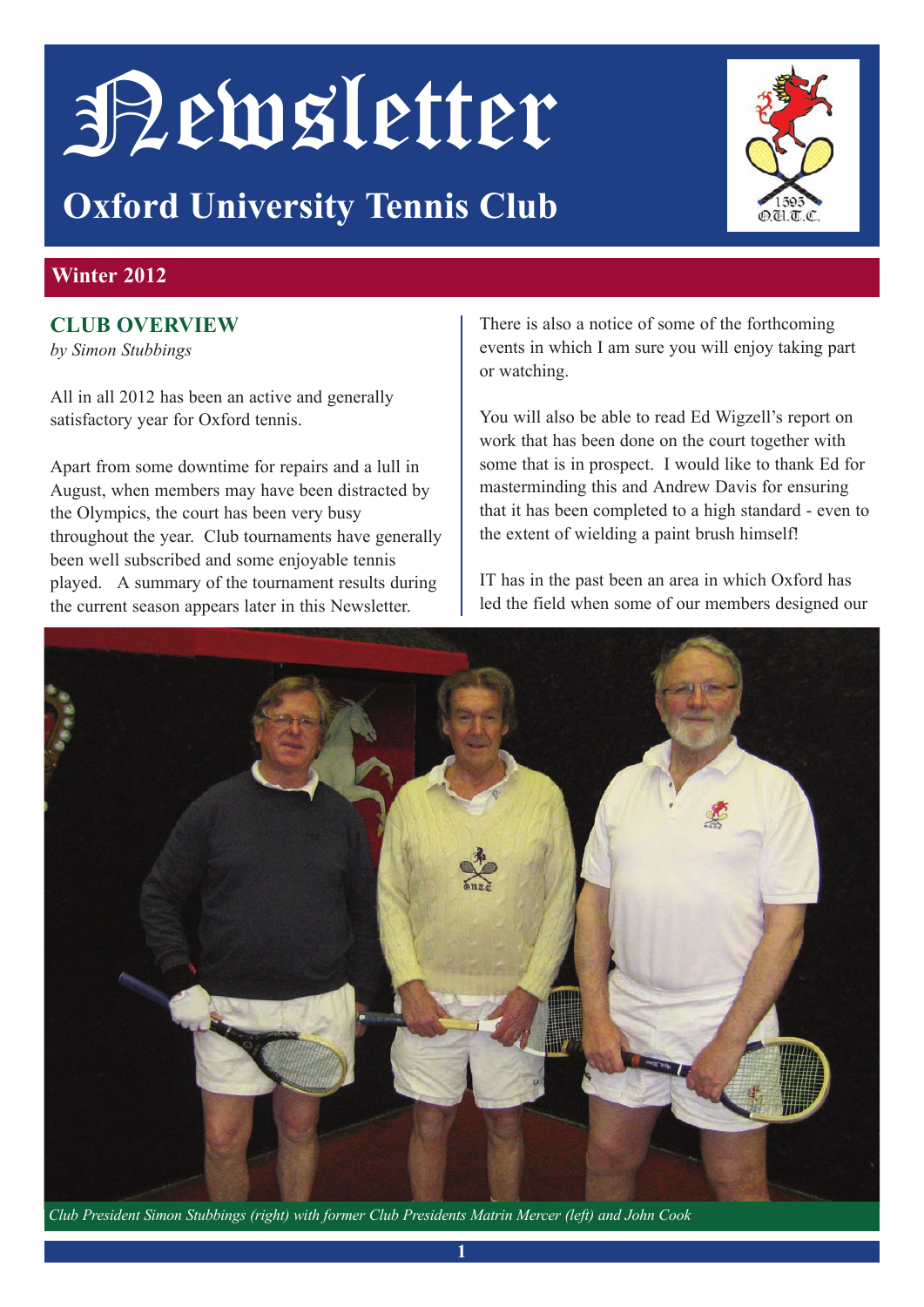booking system. However, the hardware has recently begun to creak somewhat. We have accordingly embarked on an upgrade to our systems. Ray Cooke, who has been at the forefront of this project, describes what has been involved below.

Our financial year ending 31 July 2012 was a satisfactory one. On a turnover of just over £100,000 we came through with a surplus of slightly more than £6,000. This was largely due increased subscriptions and court usage, coupled with no major expenditure on repairs. The 2012 surplus will stand us in good stead to absorb the small deficit that we expect to incur during the current year as a result of the work mentioned by Ed and Ray.

September has traditionally been a month for showcasing the Club. Once again Derek Williams organised our Open Doors event. I would like to thank him and those who took part for making it the success that it was. That month also saw the visit of a German TV crew who, in making a series incongruously entitled "Castles and Palaces", were sufficiently intrigued by real tennis to film the court. Unfortunately there are no current plans to show the product on the UK networks so that members wishing to see Andrew's play preserved for posterity will have to make the trip to France or Germany.

Following that overview, there are a couple of administrative points I should make:

• Maintaining good relations with Merton College, who are our landlords, is important if we are to continue to enjoy undisturbed use of the court. Parking provides a perennial burr in our efforts to achieve these. I would ask that members should refrain from parking in the Merton College spaces to

### **COUrT repairs**  *by Ed Wigzell*

Hopefully, many of you will have noticed the improvements made to the court over recent months.

Things started in earnest in March 2012 when a fine new net with a gloriously deep red, well stuffed, headband was strung up and some modifications made to the main wall net fixings. The net is settling in nicely and the fixings remain firm despite the best efforts of our members.

the right as you enter the gate, even for short periods of time, and particularly during the day. The evenings are not so much of a problem. The College's maintenance people are in and out of these slots all day. It causes real problems when tennis players' cars are parked there and puts the pros in an impossible position.

• There is a list of club matches on the notice board - both home and away. Please sign up for any you are interested in playing. It is not a guarantee that you will be selected but very often match managers are looking to see who is interested and available.

• The Christmas period, when the court is not so busy, is a good time to get as many Aberdare, Beard, or Pamela Wallace matches played as possible. If you are still in any of these tournaments, please see if you can get your next round scheduled

• Please note the Club's AGM is to be held at 6:35pm on Tuesday 15 January 2013. In addition to receiving the accounts for the previous year, there will be an opportunity to elect the committee for 2013/4, discuss club developments with its members and to hear from the University captains on their prospects for the forthcoming Varsity Matches. There may even be a glass or two of wine!

Before concluding I would like to take this opportunity of thanking my colleagues on the Committee for all the hard work they have put in during the year. In particular I would like to thank Andrew and Craig for their work in running the Club on a day to day basis and maintaining its convivial atmosphere.

I hope that everyone enjoys a Happy Christmas!

In September extensive repairs were made to the penthouse and bandeaux with many of the old cracked timber boards removed and replaced with new hardwood boards. The craftsmanship of the work undertaken is of a very high quality and should withstand the test of time, even around the most heavily punished service spots and winning openings. With the court closed Andrew Davis took the opportunity to organise the painting of the entire penthouse and galleries.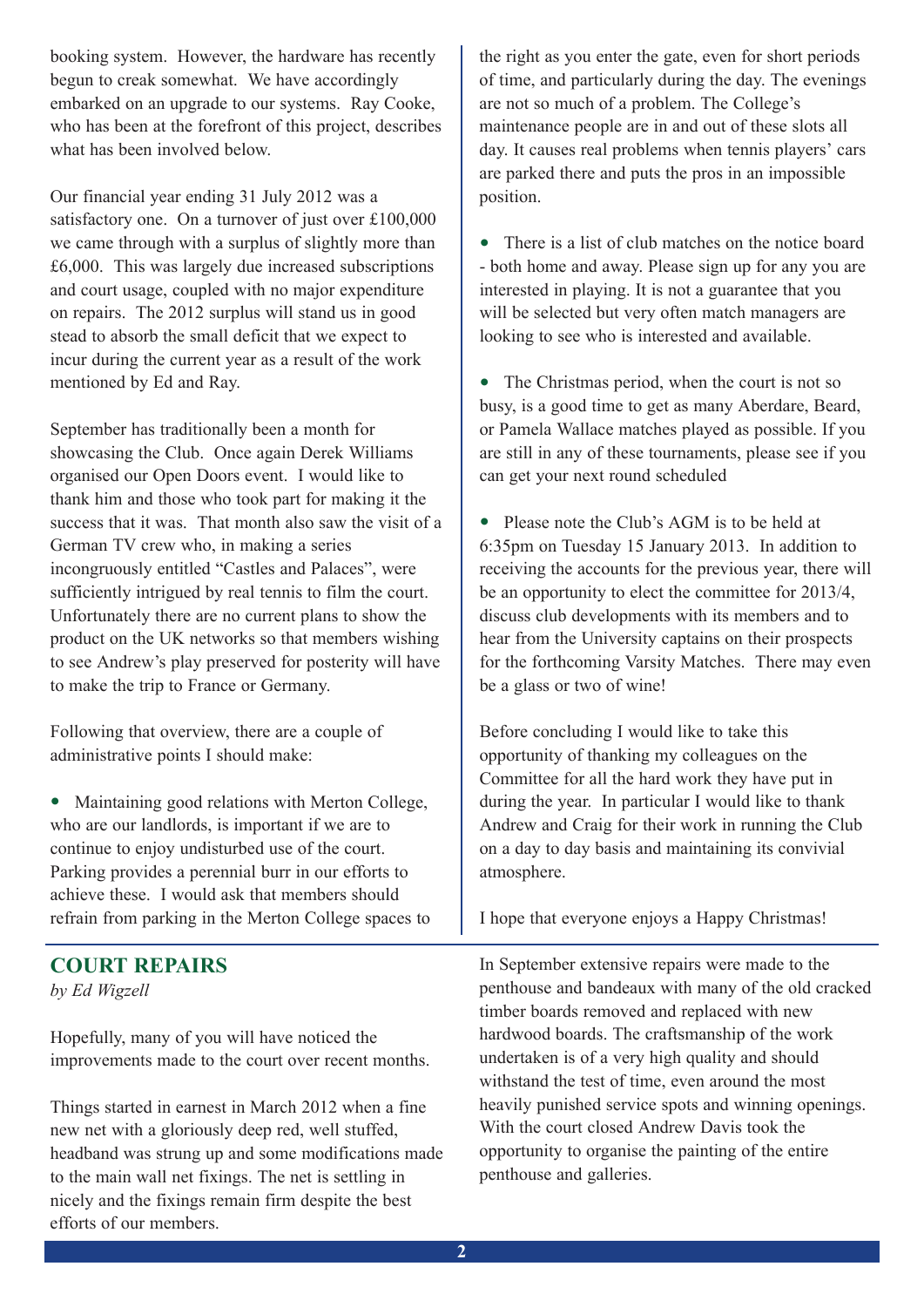

Arrangements are being made to have the court windows repainted next year to stop the sunlight from creeping through and dazzling players (at least, the pros think that this may be the cause in some cases).

More irrefutable is the increasing number of erratic bounces caused by the raised edges of the joins in the floor. The committee is currently researching various options to remedy the situation and is hoping to have a plan of action by Summer 2013.

If you have any suggestions for maintenance improvements to the court or the rest of the club please either contact the pros or Ed Wigzell edwardwigzell@hotmail.com.

### **reCenT resUlTs**

### **a1 raM Doubles [over 40 Hcap doubles] 24th november 2012**

A fun day was had by all with some very close matches and even closer group results with the second group eventually being decided on count-back.

In the final, Liz Leach and Jonathan Clark beat Simon Wratten and Nick Manby-Brown by 6-2. Our thanks to Ron Mutton for his sponsorship of this tournament.

*Jonathan Clark and Liz Leach, winners of the A1 RAM over 40 handicap Doubles Tournament*

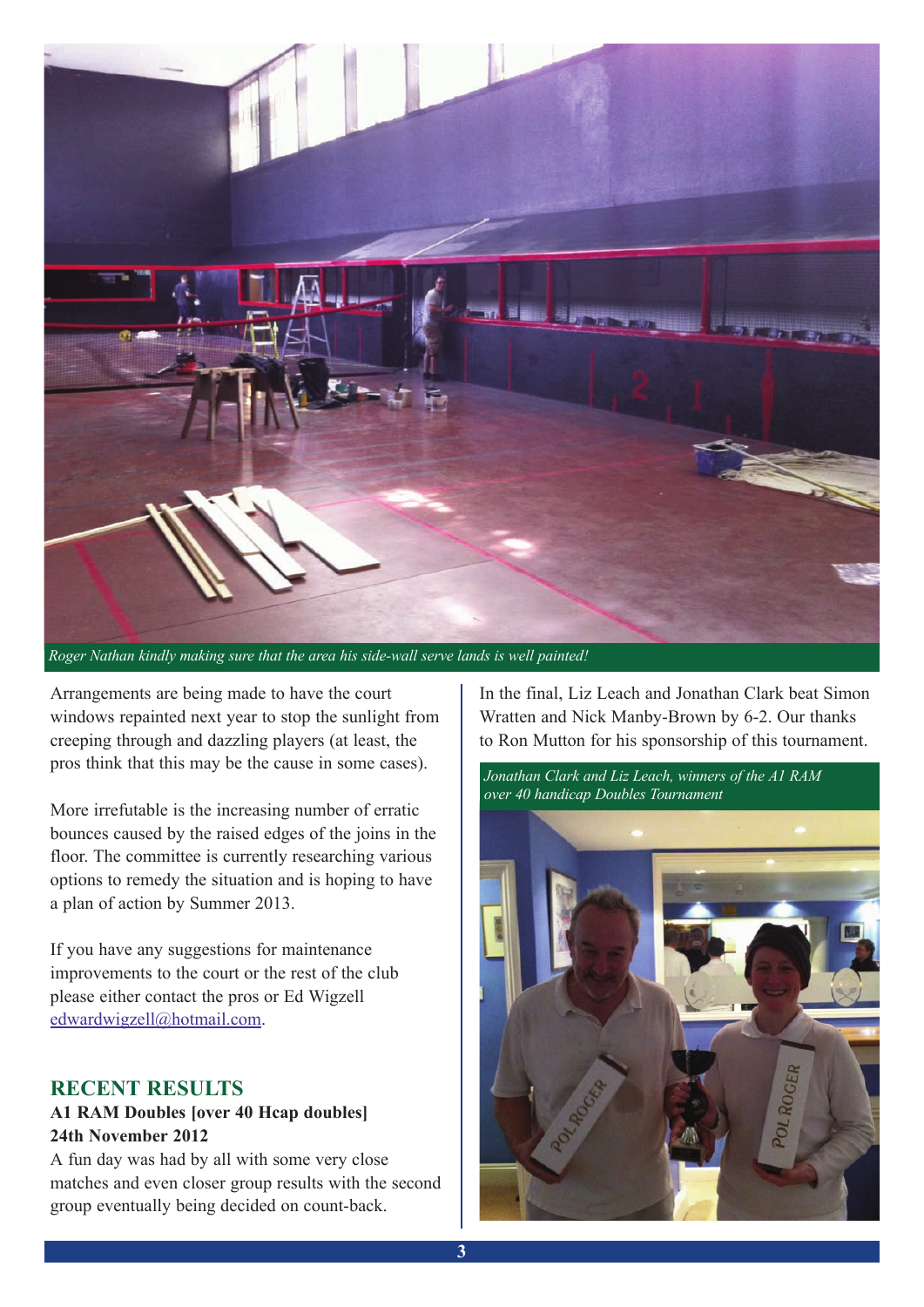### **Knight Cup [level Club singles Championship] 6th-7th October 2012**

Adrian Fawcus beat Richard Oliver in a close three set final. Thanks once again go to Roland Knight for his continued sponsorship.

### **Pol Trophy 1st Round [Home] 9th December 2012**

This is the level Inter Club championship. Underdogs Oxford beat RTC [Hampton Court] by 3 rubbers to 2. Jonny Beale and Alex Portz won the deciding doubles. The semi-final is against MCC at Queens Club on Sunday 3rd February.

### **brodie Cup 1st Round [Away] 18th November 2012**

This is the Inter Club Championship for various categories between approx 30 and 50 hcap. Tim Dadd did a great job as captain (even organising team practices!). Unfotunately Oxford lost narrowly to Radley.

### **Over 60's [age] Handicap tournament for the JC smith Trophy. 8th December 2012**

Although the numbers weren't as great as previous years (maybe with players being exhausted from 'Olympic Duties'). It still didn't distract from a great tournament by all who entered.

The final saw John Caunt and Scott Mcglashen face off against John Stevens and Neil Mortensen with a handicap shift of 25 points in John and Scott's favour! (30 owe 30).

Caunt and Mcglashen seized the initiative and stormed straight through, beating Mortensen and Stevens 8/0 to take the J.C. Smith trophy.

### **Silver Racket 2012**

This years event saw the top Blues men up against each other to contest the Silver Racket.

Johnny Beale and Alex Portz played in front of a packed Dedans courtesy of sponsor, Richard Alden and his guests. They weren't disappointed as both guys went like a train straight from the off exchanging fantastic rallies for point after point. Johnny eventually pulling through to win 10/6.

The match was followed by a beautifully set out dinner from Richard, Upstairs in the dining room

Our sincere thanks go to Richard Alden for supporting the event.



*Johnny Beale receving the Silver Racket from sponsor Richard Alden*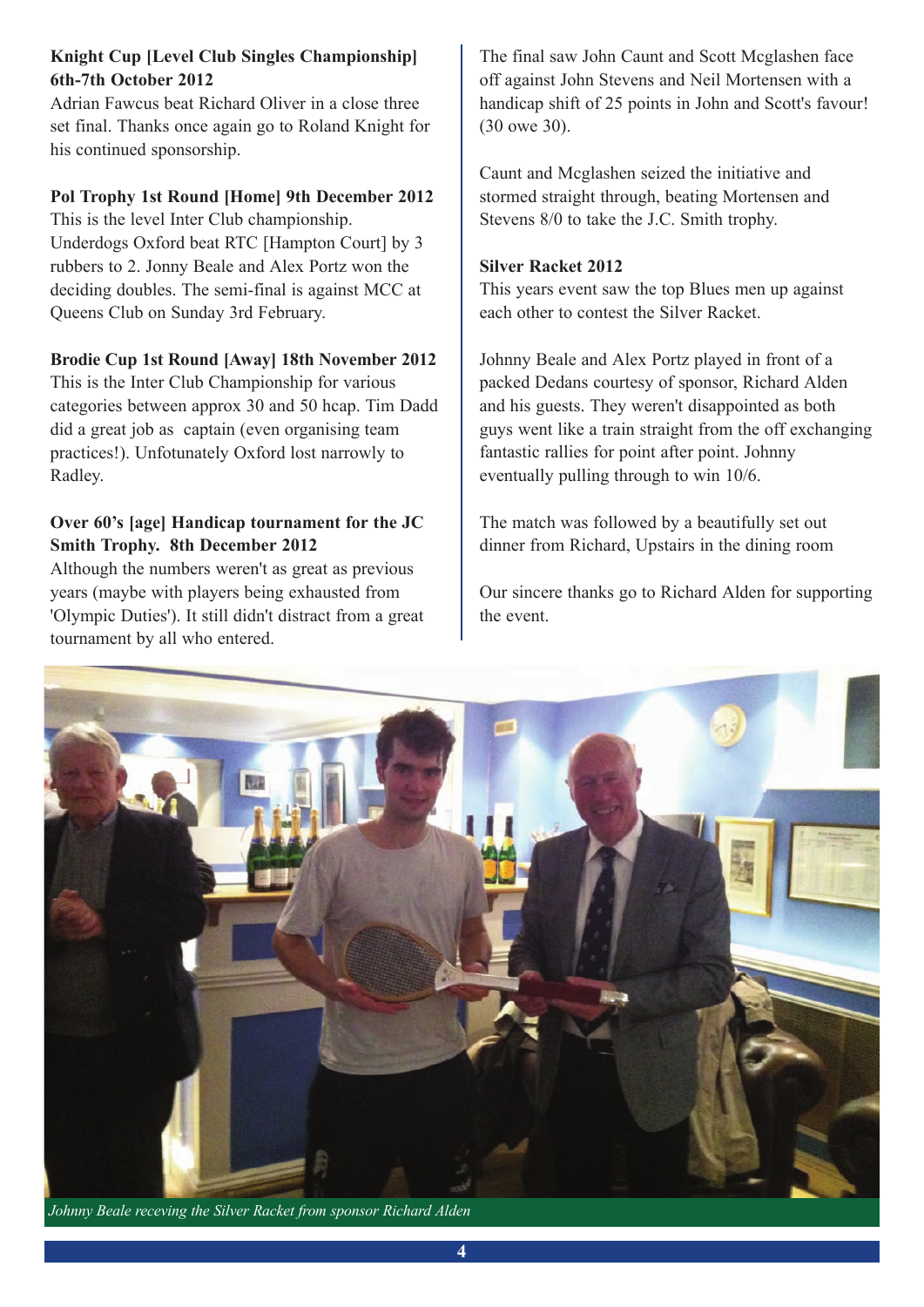

#### **national league Division 1**

After four matches, Oxford's Division One team of Craig Greenhalgh and Marc Siegneur are now sitting in a steady 3rd spot with another four matches to go. If we can maintain our form, we should be on track for the play offs.

The next two home matches will be; Thursday March 7th versus Queens Thursday April 11th versus Middlesex

*Silver Racket runner up, Alex Portz*



**OUWTC - MiCHaelMas TerM 2012** *by Maggie Henderson-Tew, Joint Women's Captain*

The new academic year started, as it always does, in Noughth Week, of which a highlight is The Freshers' Fair. The OUTC stall was again an impressive sight, being greatly enhanced by the professional quality of all our club publicity materials, from posters to postcards, printed for us by Mayfield Press (thank you, once again, Derek Williams). More Freshers expressed interest in real tennis than ever before, which was marvellous.

We were, however, relieved that all 433 people who had given us their names and contact details did not actually come to the successful student-run Try-Out Session for Freshers held at the court on Sunday 7 October. That extraordinary number was inevitably inflated by our stand being positioned next to Lawn Tennis, which caused understandable confusion. It was interesting to hear from a number of people that they had seen a piece on real tennis included in a film about Oxford played on the Induction Day for all International Freshers, which led them to seek out the OUTC stall as a result.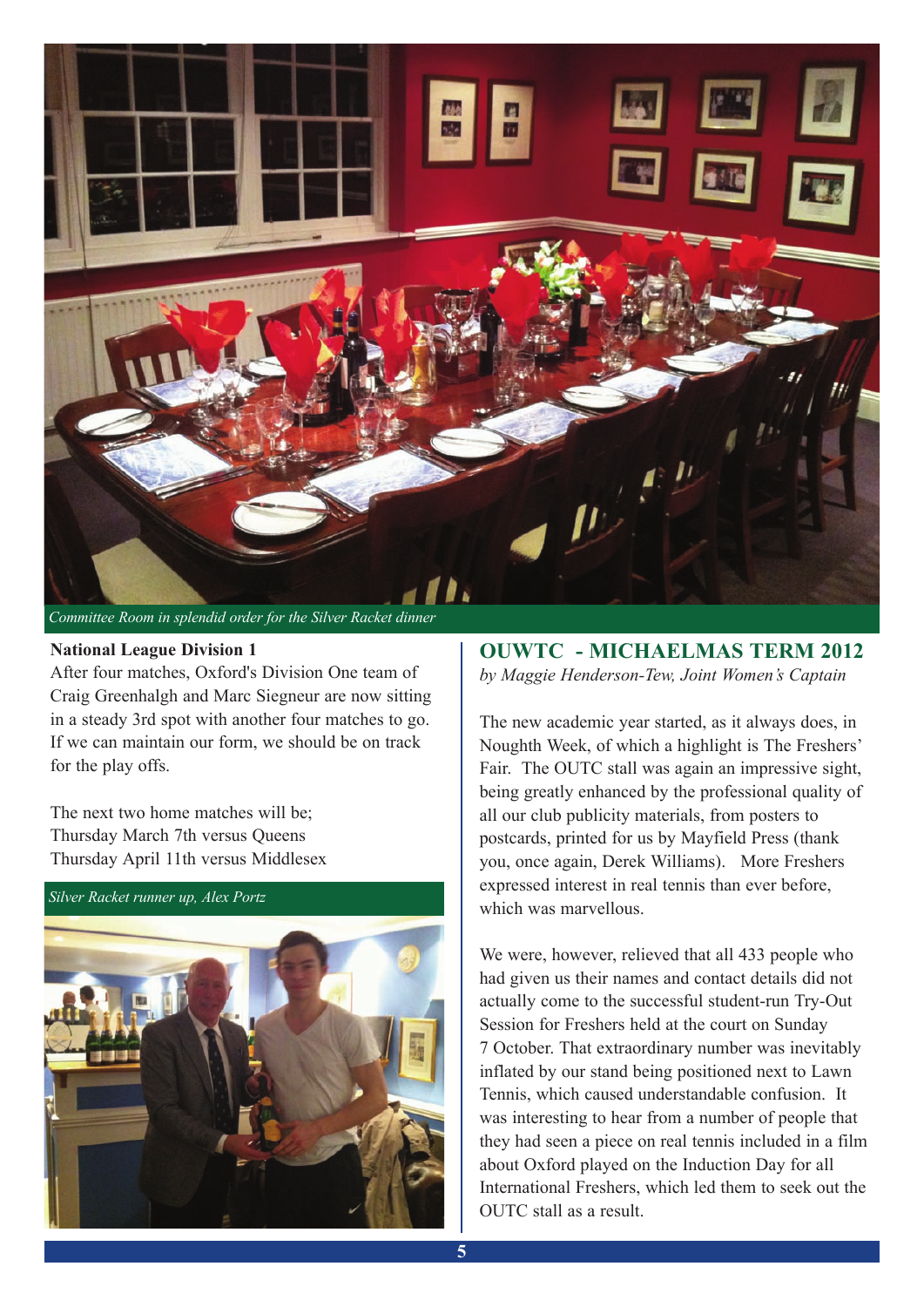As things stand at the end of Michaelmas Term, we have a group of about 25 female students, Freshers and others, playing tennis enthusiastically. Many are regular players and their handicaps are improving as a result. We have had a number of inter-club matches this term, and have had more volunteers to play than spaces in the team.

All matches have been won by a margin of 4-2 and have comprised a mixture of singles and doubles. We have played home and away matches against Radley and an away match against Holyport. Unfortunately, two other planned fixtures were cancelled by our opponents.

In addition to these matches, some of our members have played in such events as the National U21 Handicap competition at Radley, played successfully in a match at Queen's, have ventured onto the newlyreopened court in Chicago and Prince's Court in Washington and have visited the Irish courts in Dublin (the 'marble' court) and on Lambay Island (no roof, penthouses on all four sides and a tambour at each end!). It is hoped that both Irish courts will be brought back into play in the near future.

We are looking forward to next term's encounters. In Hilary Term, we are scheduled to play five inter-club matches in advance of the Varsity matches, which will

be in Sixth and Seventh Weeks respectively. This year, the Blues Varsity Match will be played at Lord's on 22 and 23 Feb 2013 (we will be defending Oxford wins in 2011 and 2012) and the Second's Varsity Match will be played in Cambridge this year on 1 and 2 March 2013 (we will be defending wins in 2010, 2011 and 2012). Preparations for these matches are well underway and our squads are shaping up well.

We are thrilled that Audrey Davies, Joint Women's Captain this year, has been awarded an LRTA bursary, rewarding her promise and commitment as a player.

The women have benefitted, as have the student men, from sponsorship monies, which has provided high quality racquets for matches and squad practice, team match kit, and support of our Varsity campaigns through assistance with travel, accommodation, coaching and court-time costs. We are extremely grateful to our sponsors and supporters and are particularly delighted that the Men and Women's teams have embarked on a generous multiple-year agreement with Neptune Investment Management as OUTC's exclusive corporate sponsor, building on and extending Neptune's support over a number of past years.

Tennis is thriving within the community of student women at Oxford and we look forward with optimism to 2013.



*OUTC stand at the Freshers' Fair*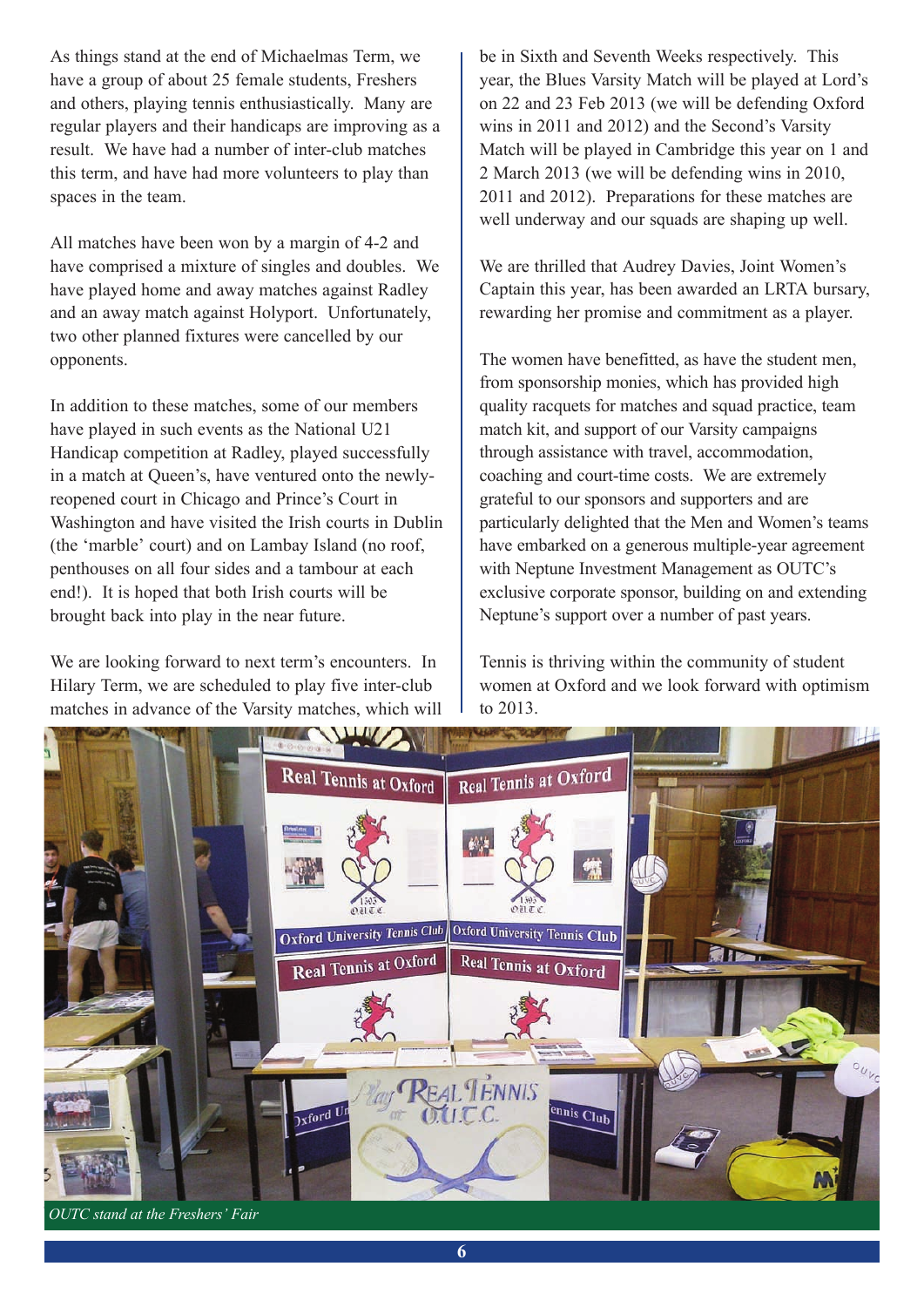# **FOrTHCOMinG evenTs**

## **simms Champagne league Finals**

4.30pm on Thursday 20 December - come along and give your support

# **Thursday 28th December - Christmas Doubles**

This is a fun tournament for a maximum of 12 players. For the first time ever the tournament was full after one day of its announcement! Sign up on the noticeboard if you would like to be a reserve

# **11th-13th January 2013 Grant bates Trophy - Club Handicap Doubles**

The main Handicap Doubles Competition. Played on the Friday evening, Saturday and concluding on the Sunday afternoon. Sign up on the club noticeboard

# **John D Wood Trophy**

This team pennant competition is again fully subscribed and starts week commencing Monday 7th January

# **9th-10th February 2013 - Wroth Cup**

This is the level Club Doubles Championship. It is heavily seeded so we encourage pairs of up to about 50 Hcap to enter

# **22nd-23rd February 2013 - varsity Match (1st teams)**

This to be held at MCC. Supporters welcome

# **1st-2nd March 2013 - varsity 2nds**

These are to be held at Cambridge this year. Supporters welcome

# **Thursday 7th March National League Division 1**

At Oxford vs Queens

# **Thursday 1th april National League Division 1**

At Oxford vs Middlesex